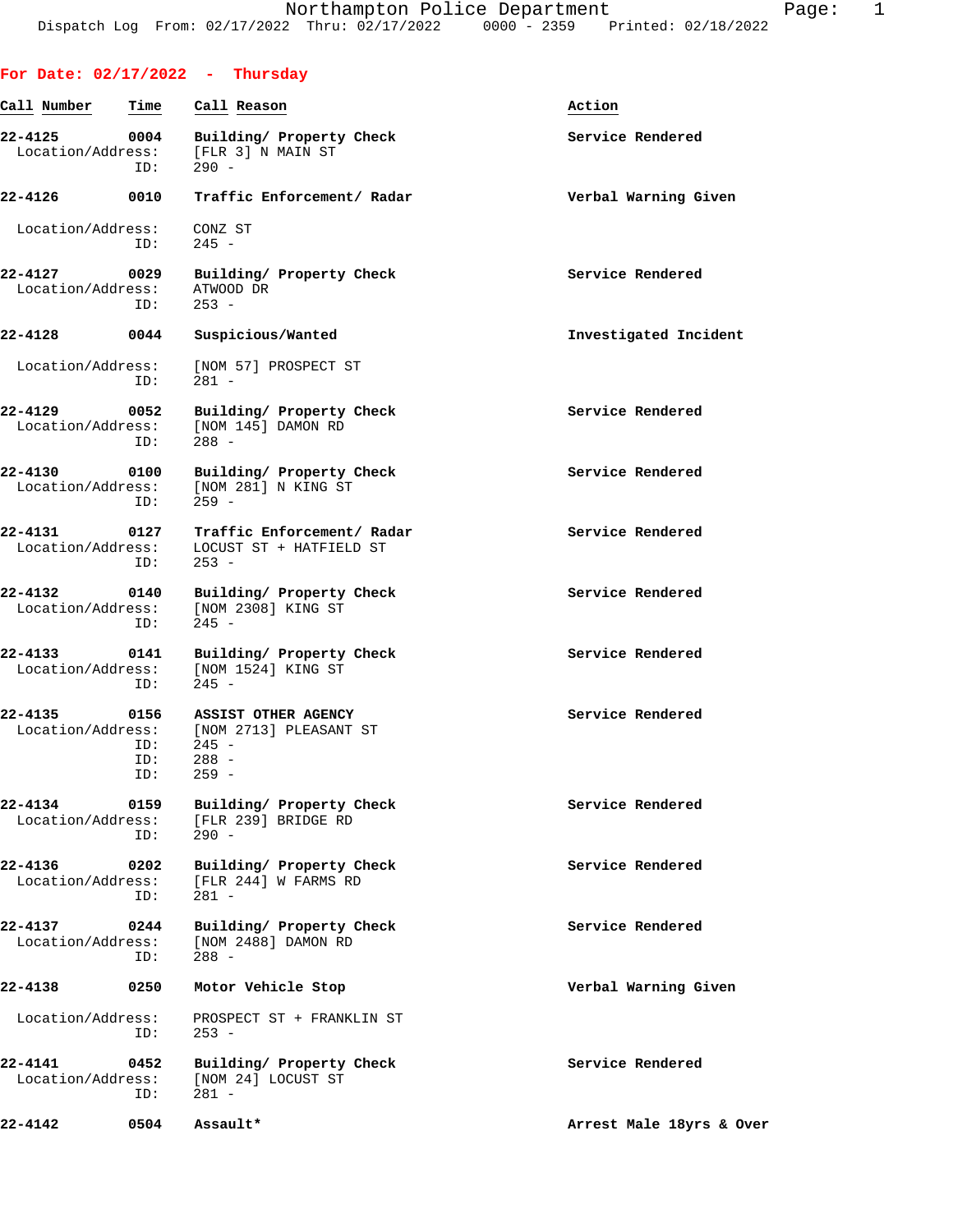|                              | ID:                      | Location/Address: [NOM 177] N KING ST<br>$288 -$<br>ID: 259 -<br>ID: 281 - |                               |
|------------------------------|--------------------------|----------------------------------------------------------------------------|-------------------------------|
|                              | EMS Unit:                | A04-Fire Ambulance                                                         |                               |
|                              | ID:<br>EMS Unit:         | $253 -$<br>A01-Fire Ambulance                                              |                               |
|                              |                          | Refer To Arrest: 22-61-AR                                                  |                               |
| 22-4143<br>Location/Address: | 0639<br>ID:              | Investigation<br>[NOM 184] KING ST<br>$263 -$                              | Service Rendered              |
|                              |                          | Refer To Incident: 22-264-OF                                               |                               |
| 22-4150                      | 0839<br>ID:              | Traffic Control<br>Location/Address: [NOM 2496] CONZ ST<br>$262 -$         | Service Rendered              |
| 22-4151                      | 0939                     | Parking Violation                                                          | Cite/ Warning Issued/ Traffic |
| Location/Address:            | ID:                      | [NOM 1755] BRIDGE ST<br>204 -                                              |                               |
| 22-4153                      | 1026                     | Motor Vehicle Stop                                                         | Verbal Warning Given          |
| Location/Address:            | ID:<br>ID:               | [NOM 388] KING ST<br>191 -<br>197 -                                        |                               |
| 22-4155                      | 1042                     | Harassment / Stalking                                                      | Investigated Incident         |
| Location/Address:            | ID:<br>ID:               | [NOM 2639] PLEASANT ST<br>197 -<br>$191 -$                                 |                               |
| 22-4157                      | 1044                     | Damage/ Vandalism                                                          | Investigated Incident         |
| Location/Address:            | ID:<br>ID:               | [NOM 933] MAIN ST<br>247 -<br>$179 -$                                      |                               |
|                              | Refer To Incident:       | 22-247-OF                                                                  |                               |
| 22-4158                      | 1045                     | Public Service, Check Welfare                                              | Area Search Negative          |
| Location/Address:            | ID:                      | [NOM 252] KING ST<br>204 -                                                 |                               |
| 22-4160                      | 1052                     | Motor Vehicle Stop                                                         | Cite/ Warning Issued/ Traffic |
| Location/Address:            | ID:                      | [NOM 2496] CONZ ST<br>197 -                                                |                               |
| 22-4162                      | 1102                     | Public Service, Check Welfare                                              | Investigated Incident         |
| Location/Address:            | ID:<br>ID:<br>ID:<br>ID: | N ELM ST<br>197 -<br>$COR01 -$<br>$197 -$<br>$299 -$                       |                               |
| 22-4164                      | 1130                     | Suspicious/Wanted                                                          | Investigated Incident         |
| Location/Address:            | ID:                      | [NOM 9] FRUIT ST<br>$262 -$                                                |                               |
| 22-4165                      | 1136                     | Warrant Service                                                            | Arrest Male 18yrs & Over      |
| Location/Address:            | ID:<br>ID:               | [NOM 933] MAIN ST<br>$191 -$<br>$204 -$                                    |                               |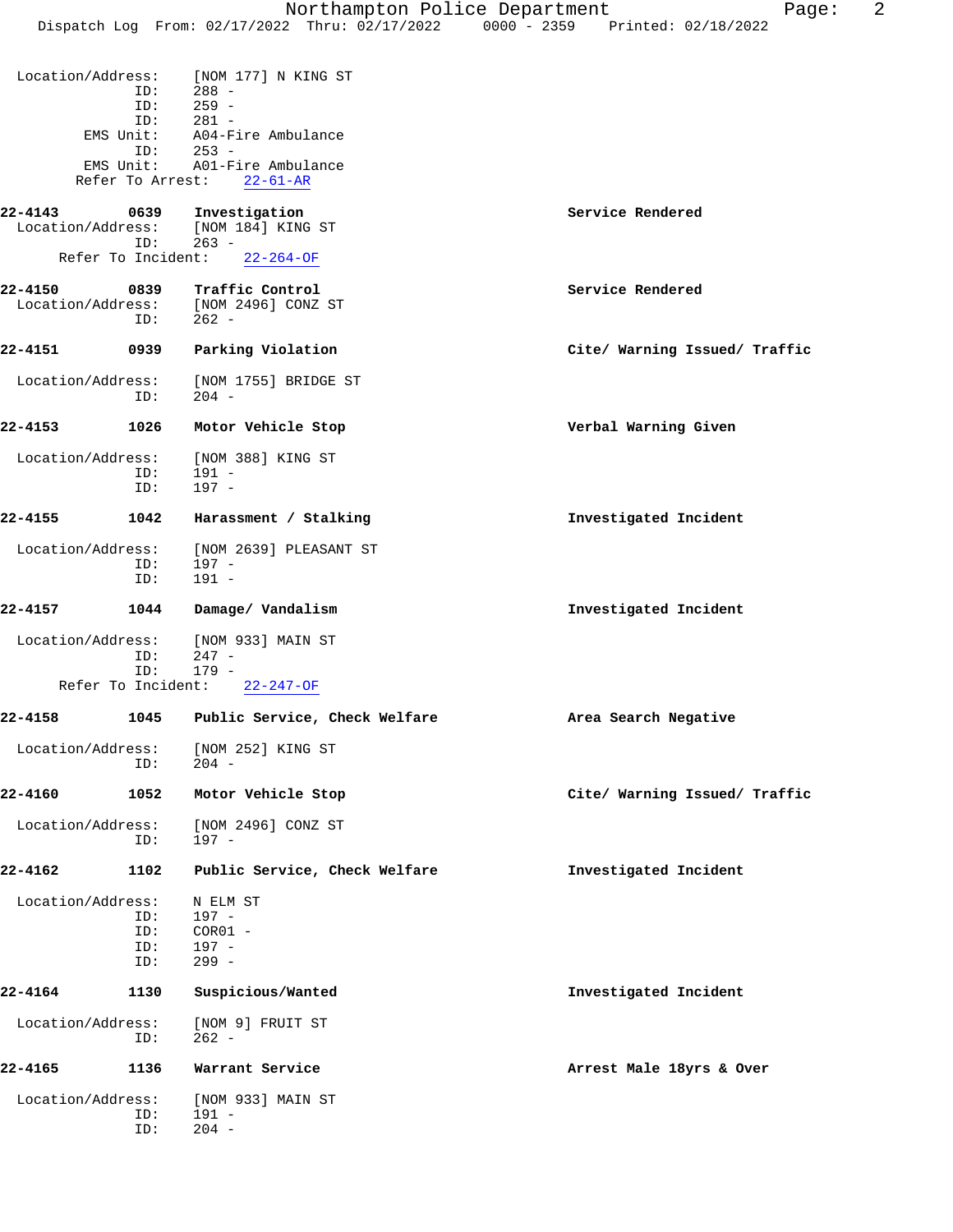|                              |                           | Northampton Police Department<br>Dispatch Log From: 02/17/2022 Thru: 02/17/2022 0000 - 2359 Printed: 02/18/2022 | 3<br>Page:                    |
|------------------------------|---------------------------|-----------------------------------------------------------------------------------------------------------------|-------------------------------|
|                              | ID:<br>Refer To Arrest:   | $243 -$<br>$22 - 62 - AR$                                                                                       |                               |
|                              |                           |                                                                                                                 |                               |
| 22-4166<br>Location/Address: | 1137<br>ID:               | Disturbance<br>[NOM 2639] PLEASANT ST<br>$197 -$                                                                | Service Rendered              |
| 22-4170                      | 1212                      | Traffic Accident                                                                                                | Investigated Incident         |
| Location/Address:            |                           | STATE ST + ELM ST                                                                                               |                               |
|                              | ID:                       | 191 -                                                                                                           |                               |
|                              | ID:                       | $262 -$                                                                                                         |                               |
|                              | ID:                       | $187 -$                                                                                                         |                               |
| Refer To Accident:           |                           | $22 - 71 - AC$                                                                                                  |                               |
| 22-4172                      | 1327                      | Drugs                                                                                                           | Investigated Incident         |
| Location/Address:            | ID:                       | [NOM 258] KING ST<br>$262 -$                                                                                    |                               |
| 22-4174                      | 1403                      | Suspicious/Wanted                                                                                               | Investigated Incident         |
| Location/Address:            | ID:                       | [NOM 7] CONZ ST<br>$191 -$                                                                                      |                               |
| 22-4176                      | 1414                      | Assist/ Service Calls                                                                                           | Area Search Negative          |
| Location/Address:            | ID:<br>ID:                | HARRISON AVE<br>$197 -$<br>$263 -$                                                                              |                               |
| Refer To Incident:           |                           | $22 - 279 - OF$                                                                                                 |                               |
| 22-4177                      | 1426                      | Public Service                                                                                                  | Investigated Incident         |
| Location/Address:            | ID:                       | HARRISON AVE<br>$263 -$                                                                                         |                               |
| 22-4178<br>Location/Address: | 1443<br>ID:<br>ID:        | Public Service, Check Welfare<br>[NOM 2873] VILLAGE HILL RD<br>$203 -$<br>$248 -$                               | Taken to Hospital             |
| Fire Unit:                   |                           | E4-Pumper-Engine 4                                                                                              |                               |
| 22-4184                      | 1538                      | Public Service, Check Welfare                                                                                   | Area Search Negative          |
| Location/Address:            | ID:                       | [NOM 177] N KING ST<br>$298 -$<br>$242 -$                                                                       |                               |
| 22-4185                      | 1544                      | Suspicious/Wanted                                                                                               | Investigated Incident         |
| Location/Address:            | ID:                       | [FLR] BRIDGE RD<br>$287 -$                                                                                      |                               |
| 22-4187<br>Location/Address: | 1602<br>ID:<br>ID:<br>ID: | Trespassing/ Unwanted Guest<br>[NOM 184] KING ST<br>$287 -$<br>$292 -$<br>$298 -$<br>$242 -$                    | Person Gone                   |
| 22-4188                      | 1626                      | Motor Vehicle Stop                                                                                              | Cite/ Warning Issued/ Traffic |
| Vicinity of:                 | ID:                       | KING ST + ALLEN PL<br>$298 -$<br>$242 -$                                                                        |                               |
| 22-4190                      | 1630                      | Suspicious/Wanted                                                                                               | Area Search Negative          |
| Vicinity of:                 | ID:                       | [FLR 190] MAPLE ST<br>$287 -$                                                                                   |                               |